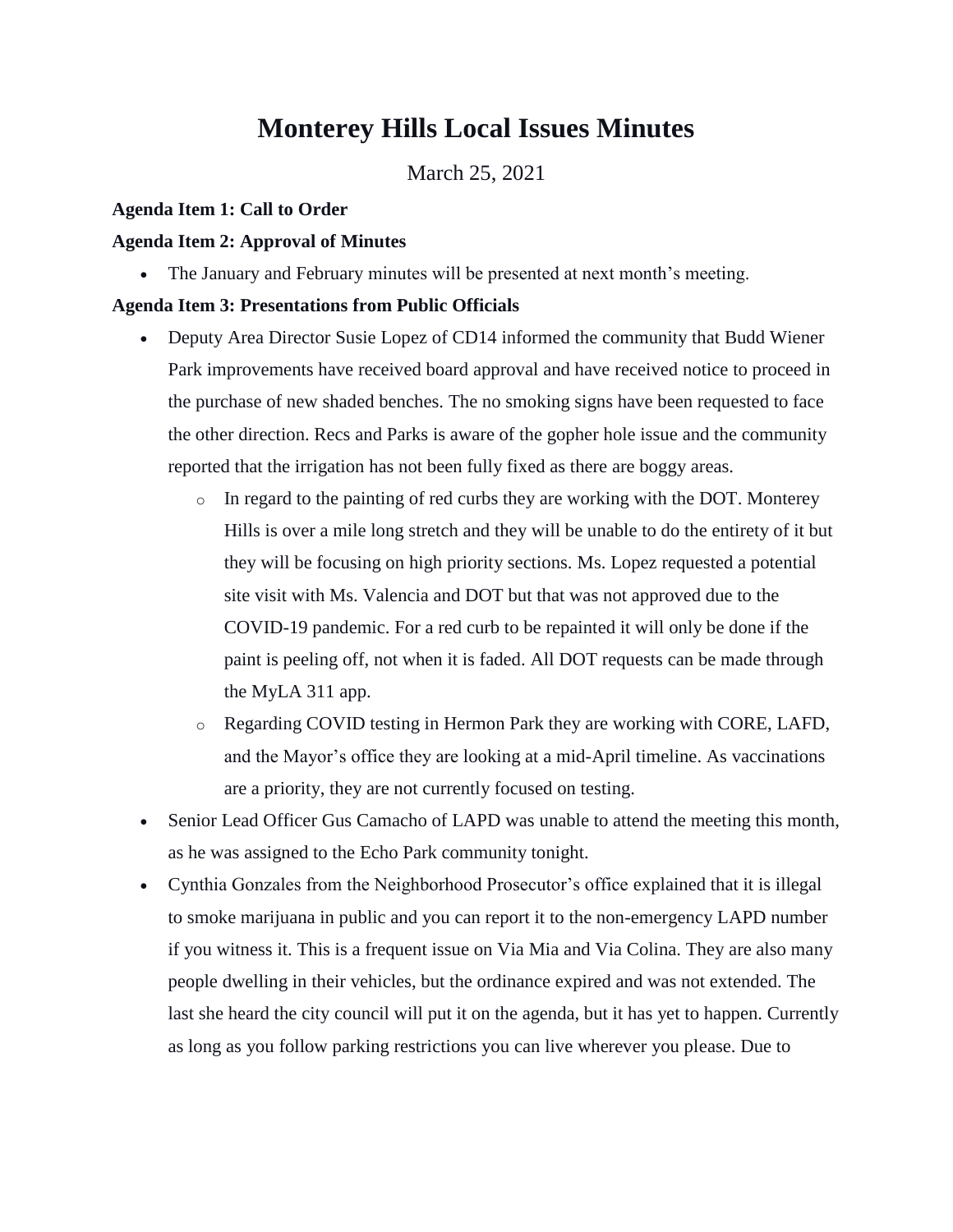COVID someone living out of their vehicle who registration is expired or they have parked for more than 72 hours will not be towed.

#### **Agenda Item 4: POST Alarm Systems Report**

 Arthur Williams will be our new point of contact with POST as Dan Kaufman has been promoted. He has 12 years of experience in private security in residential communities and commercial properties. He can be contacted at (626) 698-8150 and [awilliams@postalarm.com.](mailto:awilliams@postalarm.com) There have been some issues when a resident of the community calls POST regarding an issue that the person receiving the call does not understand the contract that the HOAs have with POST. Mr. Williams will look into the3 issue.

#### **Agenda Item 5: Parcel S Update: Chris Anzalone (owner)**

- Mr. Anzalone did not attend the meeting this month as he had no updates for the community.
- The ASNC Board wrote a letter to Councilmember de Leon regarding the community's support of keeping Parcel S designated as open space. It requested that the city buy back the land as the development of the parcel would negatively affect wildlife on the community as well as the community itself. There have been reports from community members about strange groups and people trespassing on Parcel S which is private property.

# **Agenda Item 6: CERT Report: Patrick Botz-Forbes**

 They are focusing on building the neighborhood teams program. When a disaster strikes each complex while be practically its own neighborhood. We should expect the fire department to be unavailable, the better prepared and trained we are the better we can react during an emergency. You can contact them at [lafdcertcentral@mycertteam.org.](mailto:lafdcertcentral@mycertteam.org)

# **Agenda Item 7: Monterey Hills**

- At the ASNC board meeting CD 1 informed the board that the slow streets program wasn't effective and is being disbanded. As a result, speed bumps are coming back. The community wants to see if we could receive speed bumps on Via Colina and Via Arbolada instead.
- In regard to the Boundary Petition update community member Constance Villalvazo informed us that the petition is up to 834 signatures. She has followed up with Ms. Lopez